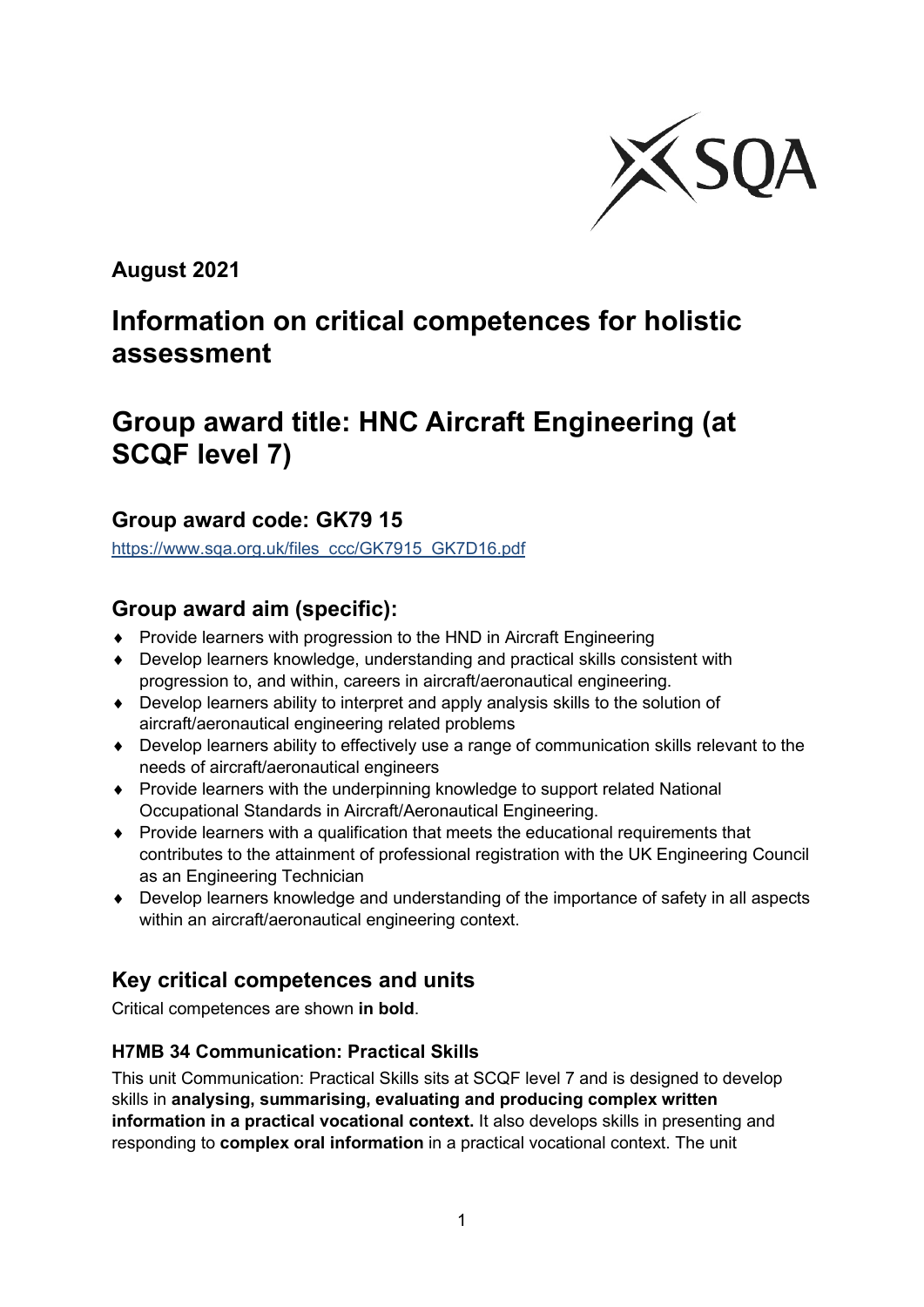enhances skills for learning, life and work and there is a particular emphasis on employability.

### **H7K1 34 Engineering Mathematics 2**

This unit is designed to develop the necessary mathematical skills required of learners seeking to use a Higher National Diploma in Engineering as an exit qualification for an Engineering workplace role or as a pathway to further studies in mathematics at an advanced level. The unit provides learners with opportunities to develop knowledge, understanding and skills to **solve problems involving trigonometric and hyperbolic functions and identities; to differentiate and integrate a wide range of functions** and use **differentiation and integration techniques to solve Engineering problems.**

## **H94D 34 Physics for Aviation**

This unit is designed to provide learners with the necessary knowledge, understanding and skills in physics subjects needed to solve engineering problems in an aviation context. The unit is delivered using an applications approach to **solve fundamental aircraft engineering problems in solid mechanics, thermofluids, wave motion and mechanical vibration**. Such applications will provide a foundation to progress to further studies in aerodynamics, aircraft structural mechanics and aircraft systems as well as fibre optic technology used in modern avionics.

## **H94G 34 Aerodynamics and Flight Mechanics 1**

This unit is designed to introduce learners to the subject of aircraft aerodynamics and how this influences how an aircraft performs throughout the flight envelope. The unit should provide the learner with a working knowledge of the subject and develop the learner's awareness of **how an aircraft flies and how the aerodynamic forces produced in flight are generated and affect an aircraft**. Learners will also study **the layout and configuration of different aircraft types and investigate aircraft control and lift augmentation.**

#### **H94F 34 Aircraft Structures and Materials**

This unit is designed to allow learners to acquire an in-depth knowledge and understanding of the **types of materials and structures used in modern aircraft construction.** This unit is primarily intended for learners who wish to pursue a career in aircraft maintenance engineering but is equally as pertinent to those who wish to follow an aircraft structural engineering role.

#### **H94K 34 Aircraft Propulsion Systems: Introduction**

This unit is designed to introduce learners to the main concepts of Aircraft Propulsion. It will allow the learner to gain an understanding of the **basic propulsive processes regarding both piston and gas turbine cycles**. In addition, learners will also achieve a working knowledge of **aircraft gas turbine and piston engine ancillary systems**. This unit is primarily intended for learners who are interested in pursuing a career within the aircraft engineering industry or for progression to HND Aircraft Engineering. It may also be of interest to other engineering students who are interested in different types of piston and gas turbine systems